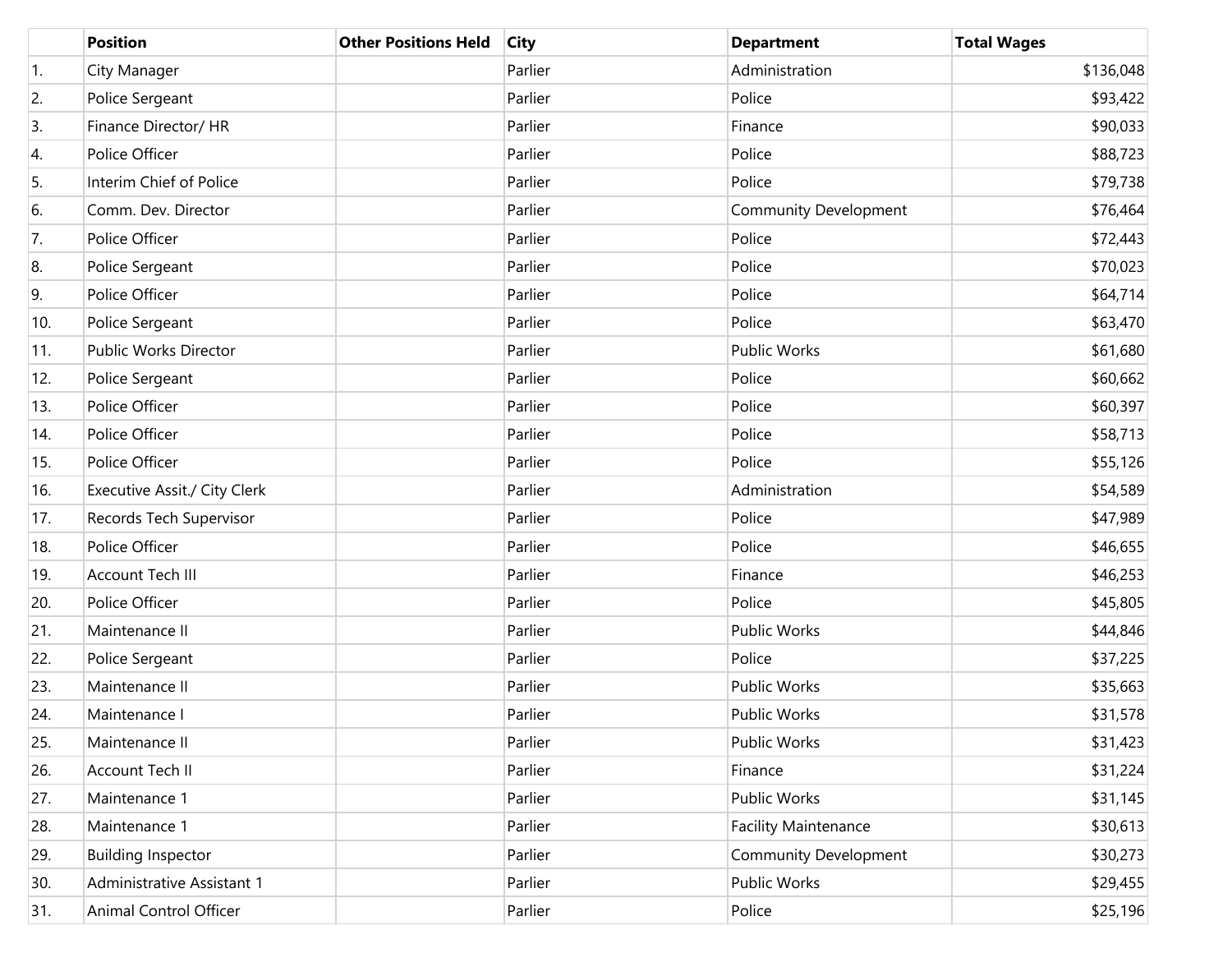| 32. | Water/WWTP Supervisor    | Parlier | Public Works                 | \$24,837 |
|-----|--------------------------|---------|------------------------------|----------|
| 33. | Police Jailer            | Parlier | Police                       | \$18,976 |
| 34. | Accounting Admin Assist. | Parlier | Finance                      | \$18,304 |
| 35. | Encode Enforcer          | Parlier | <b>Community Development</b> | \$14,915 |
| 36. | Utility Maintenance II   | Parlier | Public Works                 | \$12,568 |
| 37. | Account Clerk 1          | Parlier | Finance                      | \$11,648 |
| 38. | Account Clerk 1          | Parlier | Finance                      | \$9,463  |
| 39. | Account Clerk 1          | Parlier | Finance                      | \$8,800  |
| 40. | Account Clerk 1          | Parlier | Finance                      | \$7,780  |
| 41. | Event Custodian          | Parlier | <b>Facility Maintenance</b>  | \$5,910  |
| 42. | Police Jailer            | Parlier | Police                       | \$5,874  |
| 43. | Water Operator           | Parlier | Public Works                 | \$5,724  |
| 44. | Event Custodian          | Parlier | <b>Facility Maintenance</b>  | \$4,978  |
| 45. | Account Clerk 1          | Parlier | Finance                      | \$4,604  |
| 46. | Interim Chief of Police  | Parlier | Police                       | \$4,362  |
| 47. | Council Member           | Parlier | Council                      | \$3,892  |
| 48. | City Mayor               | Parlier | Council                      | \$3,566  |
| 49. | Event Custodian          | Parlier | <b>Facility Maintenance</b>  | \$3,399  |
| 50. | Police Officer           | Parlier | Police                       | \$3,236  |
| 51. | Council Member           | Parlier | Council                      | \$3,120  |
| 52. | <b>City Clerk</b>        | Parlier | Council                      | \$2,597  |
| 53. | Lifeguard                | Parlier | <b>Swimming Pool</b>         | \$2,587  |
| 54. | Lifeguard                | Parlier | <b>Swimming Pool</b>         | \$2,415  |
| 55. | Account Clerk 1          | Parlier | Finance                      | \$2,355  |
| 56. | Lifeguard                | Parlier | Swimming Pool                | \$2,319  |
| 57. | Lifeguard                | Parlier | Swimming Pool                | \$2,296  |
| 58. | Lifeguard                | Parlier | <b>Swimming Pool</b>         | \$2,194  |
| 59. | Reserve Officer          | Parlier | Police                       | \$1,072  |
| 60. | Event Custodian          | Parlier | <b>Facility Maintenance</b>  | \$1,013  |
| 61. | Council Member           | Parlier | Council                      | \$959    |
| 62. | City Council             | Parlier | Council                      | \$210    |
| 63. | Account Clerk 1          | Parlier | Finance                      | \$172    |